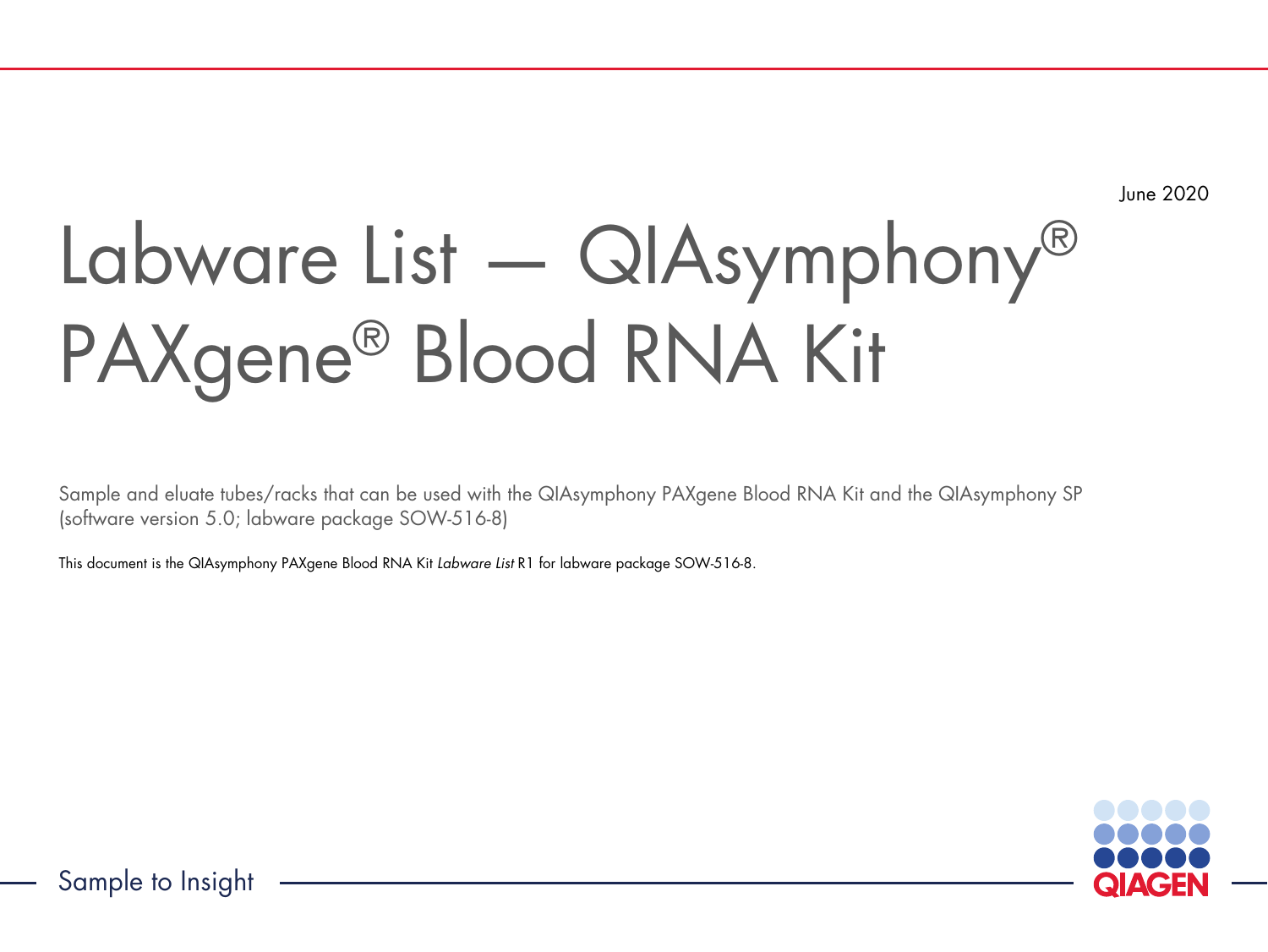### General Information

For Research Use Only. Not for use in diagnostics procedures. No claim or representation is intended to provide information for the diagnosis, prevention, or treatment of a disease.

Important: Before using this Labware List, confirm that it is consistent with the labware package installed on your QIAsymphony system.

| I |
|---|
|---|

|                  | Recommended: These tubes are for use in combination with this protocol.                                 |
|------------------|---------------------------------------------------------------------------------------------------------|
|                  | User-defined: User is responsible for defining and/or validating as the user deems appropriate.         |
|                  | Not recommended: These tubes are not for use in combination with this protocol.                         |
| $x/\blacksquare$ | Minimum sample volume (µl) required per sample per protocol (denoted by x)/clot detection possible.     |
| $x/\Box$         | Minimum sample volume (µl) required per sample per protocol (denoted by x)/clot detection not possible. |

Note: Be aware that other tubes are available that can be used in combination with other QIAsymphony Kits, but are not recommended for any protocols that can be used with this kit.

#### "Sample" drawer, tube carrier

|           |                                       |                  |                                |                  | Protocol           |
|-----------|---------------------------------------|------------------|--------------------------------|------------------|--------------------|
| Supplier  | Material                              | Example cat. no. | Name in touchscreen            | Insert           | <b>PAXgene RNA</b> |
| <b>BD</b> | PAXgene Blood RNA Tube 16 x<br>100 mm | 762165           | BD#762165<br>PAXgeneRNA 16x100 | No insert needed |                    |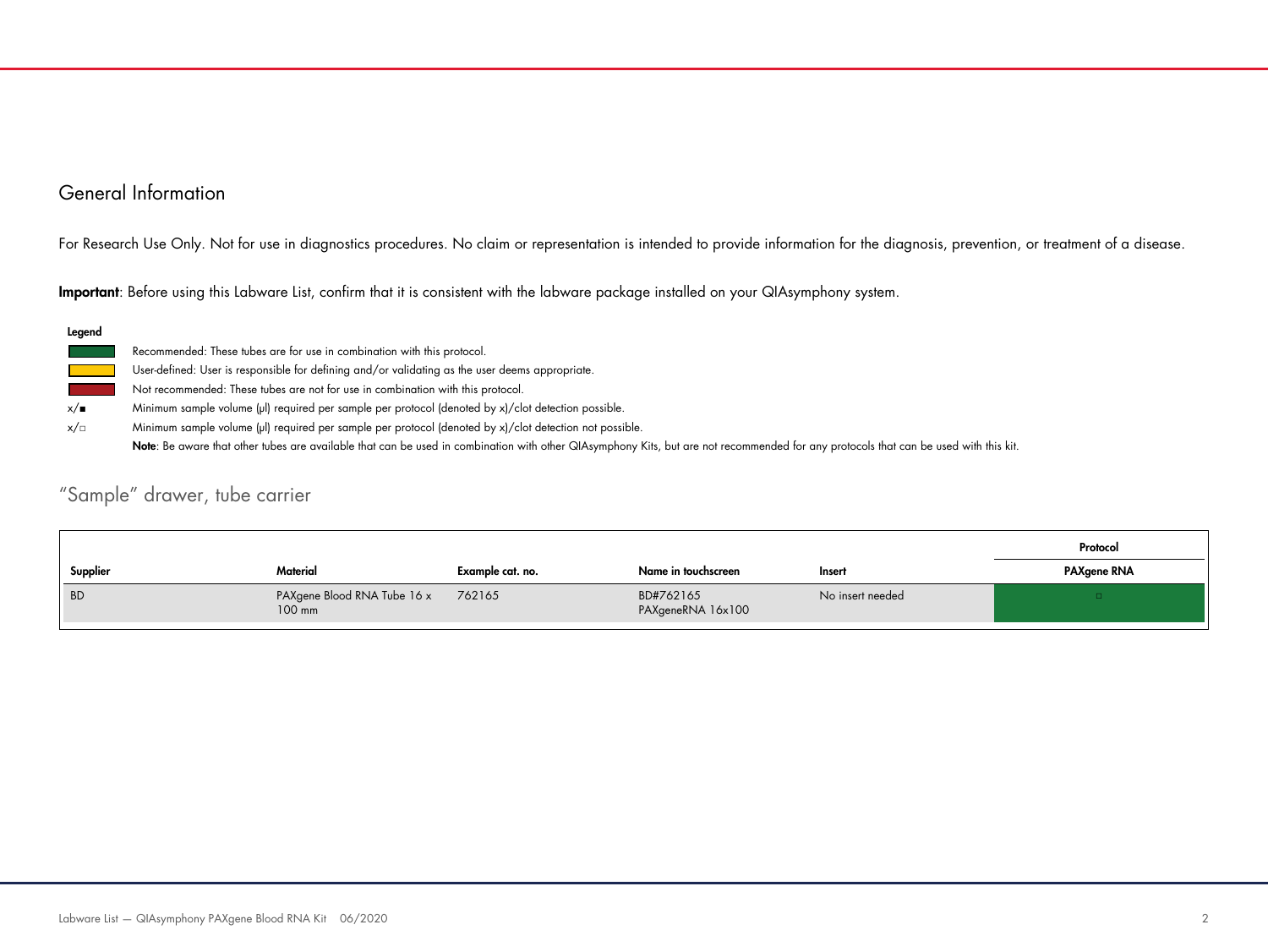## "Eluate" drawer

|          |                                               |                  |                  |                               |                                           | Protocol           |
|----------|-----------------------------------------------|------------------|------------------|-------------------------------|-------------------------------------------|--------------------|
| Supplier | Material                                      | Example cat. no. | Category         | Name in touchscreen           | Adapter on Elution slots <sup>t</sup>     | <b>PAXgene RNA</b> |
| ABgene   | Thermo-Fast® 96 non-skirted                   | AB-0600          | PCR Plate        | AB#0600<br>*PCR96             | PCR Plate 96 QS (cooling slot 1)          |                    |
| ABgene   | Thermo-Fast 96 non-skirted, low-profile       | AB-0700          | <b>PCR Plate</b> | AB#0700<br>*PCR96 LowPro      | PCR Plate 96 QS (cooling slot 1)          |                    |
| ABgene   | Thermo-Fast 96 non-skirted, low-profile       | AB-0800          | <b>PCR Plate</b> | AB#0800<br>*PCR96 SkirtLowPro | PCR Plate 96 QS (cooling slot 1)          |                    |
|          |                                               |                  |                  | AB#0800<br>PCR96 SkirtLowPro  | No adapter needed (non-cooling slots 2-3) |                    |
| ABgene   | ABgene <sup>®</sup> 2D Storage Plate 1.2 ml   | AB-1185          | Deep Well        | AB#AB-1185<br>*2.0ml2DPlate   | SBS Universal QS V2 (cooling slot 1)      |                    |
|          |                                               |                  |                  | AB#AB-1185<br>2.0ml2DPlate    | No adapter needed (non-cooling slots 2-3) |                    |
| Corning  | Polystyrene Microplate, 96 well, flat bottom  | 3370             | Micro Plate      | CO#3370<br>*MTP96 FB          | SBS Universal QS V2 (cooling slot 1)      |                    |
|          |                                               |                  |                  | CO#3370<br>MTP96 FB           | No adapter needed (non-cooling slots 2-3) |                    |
| Corning  | Polystyrene Microplate, 96 well, round bottom | 3795             | Micro Plate      | CO#3795<br>*MTP96 RB          | SBS Universal QS V2 (cooling slot 1)      |                    |
|          |                                               |                  |                  | CO#3795<br>MTP96 RB           | No adapter needed (non-cooling slots 2-3) |                    |
| Corning  | Polystyrene Microplate, 96 well, v-bottom     | 3897             | Micro Plate      | CO#3897<br>*MTP96 VB          | SBS Universal QS V2 (cooling slot 1)      |                    |
|          |                                               |                  |                  | CO#3897<br>MTP96 VB           | No adapter needed (non-cooling slots 2-3) |                    |

Table continued on next page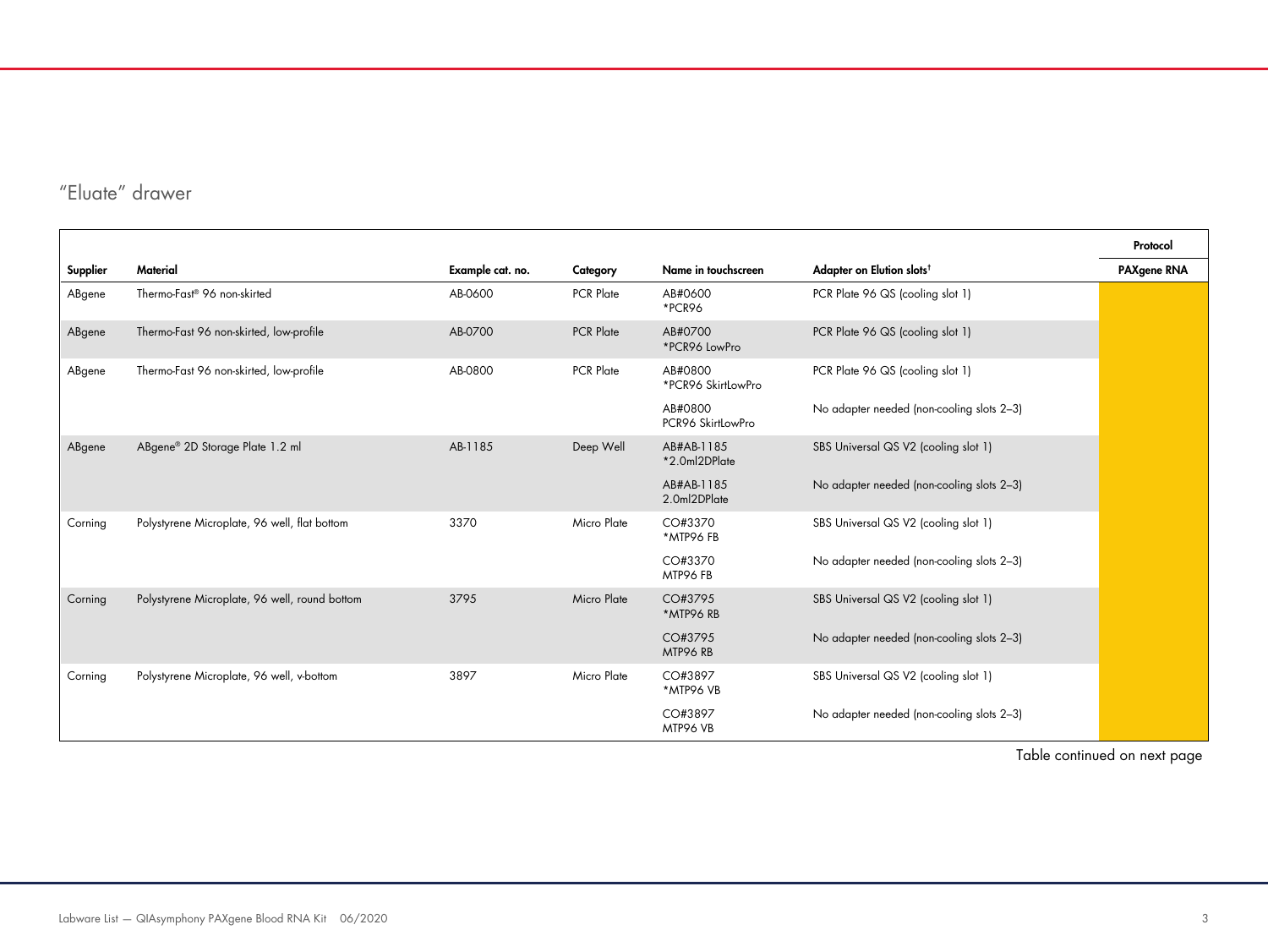"Eluate" drawer (continued)

|                               |                                                             |                  |           |                                       |                                            | Protocol           |
|-------------------------------|-------------------------------------------------------------|------------------|-----------|---------------------------------------|--------------------------------------------|--------------------|
| Supplier                      | <b>Material</b>                                             | Example cat. no. | Category  | Name in touchscreen                   | Adapter on Elution slots <sup>t</sup>      | <b>PAXgene RNA</b> |
| Eppendorf                     | Eppendorf® Deepwell™ Block 96                               | 951033405        | Deep Well | EP#951033405<br>*Block96              | SBS Universal QS V2 (cooling slot 1)       |                    |
|                               |                                                             |                  |           | EP#951033405<br>Block96               | No adapter needed (non-cooling slots 2-3)  |                    |
| Micronic                      | Micronic <sup>™</sup> 1.4 TraXis <sup>®</sup> tube with box | M52621           | Deep Well | MIC#M52621<br>*1.4TraxisTubes         | SBS Universal QS V2 (cooling slot 1)       |                    |
|                               |                                                             |                  |           | MIC#M52621<br>1.4TraxisTubes          | No adapter needed (non-cooling slots 2-3)  |                    |
| <b>NUNC</b>                   | Nunc® U96 DeepWell Plate1                                   | 260252           | Deep Well | NU#260252<br>*DeepWell96 RB           | SBS Universal QS V2 (cooling slot 1)       |                    |
|                               |                                                             |                  |           | NU#260252<br>DeepWell96 RB            | No adapter needed (non-cooling slots 2-3)  |                    |
| <b>QIAGEN</b>                 | Elution Microtubes CL 96                                    | 19588            | Deep Well | QIA#19588<br>*EMTR                    | Elution Microtube Rack QS (cooling slot 1) |                    |
|                               |                                                             |                  |           | QIA#19588<br><b>EMTR</b>              | No adapter needed (non-cooling slots 2-3)  |                    |
| <b>QIAGEN</b>                 | 96-well S-block with 2.2 ml wells                           | 19585            | Deep Well | QIA#19585<br>*S-Block96               | 96-Well Round Bottom QS (cooling slot 1)   |                    |
|                               |                                                             |                  |           | QIA#19585<br>S-Block96                | No adapter needed (non-cooling slots 2-3)  |                    |
| <b>REMP Sample Management</b> | REMP <sup>®</sup> Plate 96 Tube 300                         | STBR96-300       | Deep Well | <b>RE#STBR96-300</b><br>*TubeRack300  | SBS Universal QS V2 (cooling slot 1)       |                    |
|                               |                                                             |                  |           | <b>RE#STBR96-300</b><br>TubeRack300 / | No adapter needed (non-cooling slots 2-3)  |                    |

Table continued on next page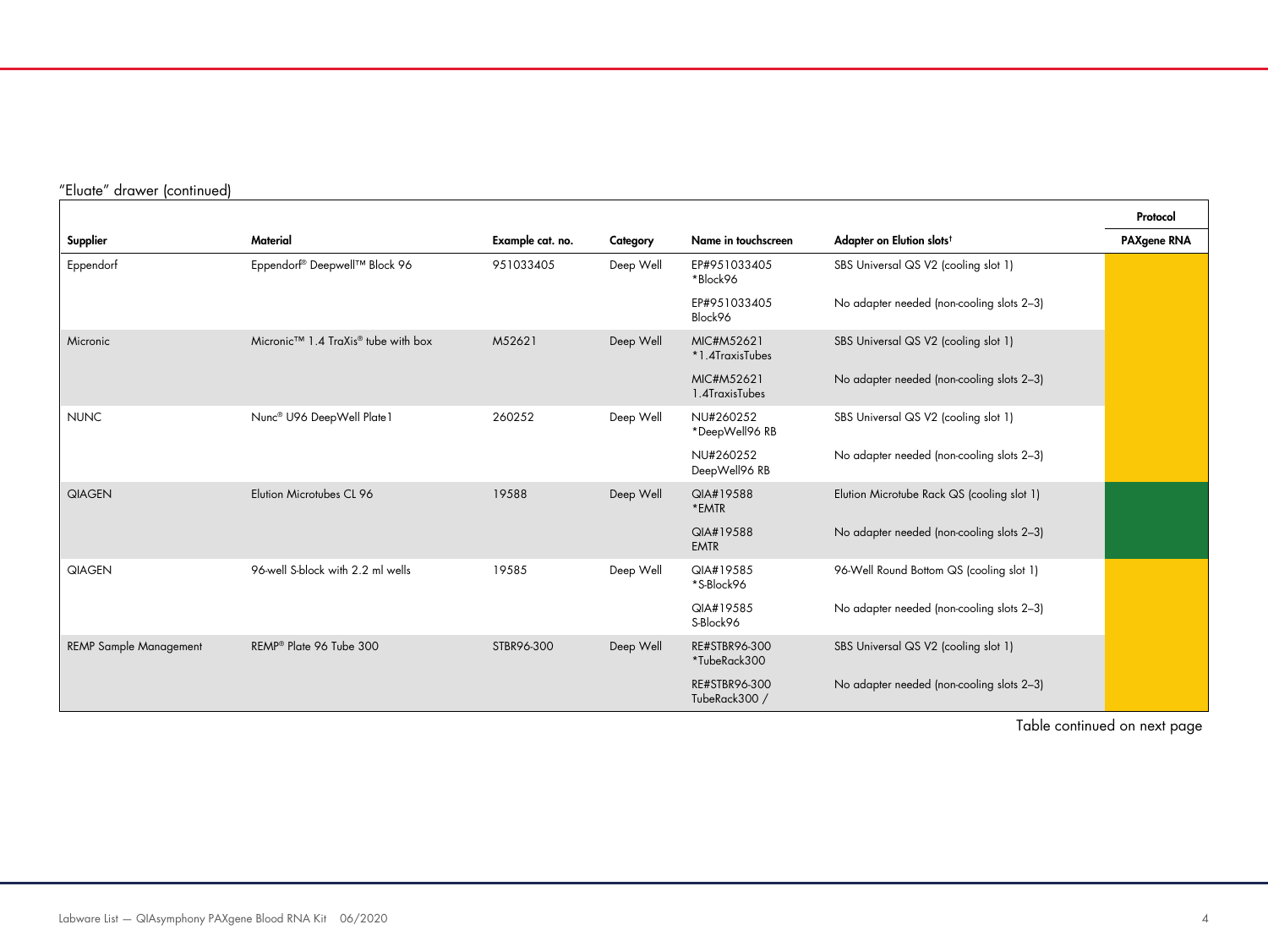"Eluate" drawer (continued)

|                   |                                                                  |                           |                                             |                                 |                                               | Protocol           |
|-------------------|------------------------------------------------------------------|---------------------------|---------------------------------------------|---------------------------------|-----------------------------------------------|--------------------|
| Supplier          | Material                                                         | Example cat. no. Category |                                             | Name in touchscreen             | Adapter on Elution slots <sup>t</sup>         | <b>PAXgene RNA</b> |
| Sarstedt          | 2 ml Micro tube, PP, NON-SKIRTED                                 | 72693                     | Tube 2.0ml/<br>Tube_2.0ml AdapterV1 (no BC) | SAR#72.693<br>**T2.0 Screw      | Micro Tube Screw Cap QS (cooling slot 1)      |                    |
|                   |                                                                  |                           |                                             | SAR#72.693<br>*T2.0 Screw       | Micro Tube Screw Cap QS (cooling slot 1)      |                    |
|                   |                                                                  |                           |                                             | SAR#72.693<br>T2.0 Screw        | 24-Tube 1.5/2.0 ml QS (non-cooling slots 2-4) |                    |
| Sarstedt          | 1.5 ml Micro tube, PP, NON-SKIRTED                               | 72607                     | Tube 1.5ml/<br>Tube_1.5ml AdapterV1 (no BC) | SAR#72.607<br>**T1.5 Screw      | Micro Tube Screw Cap QS (cooling slot 1)      |                    |
|                   |                                                                  |                           |                                             | SAR#72.607<br>*T1.5 Screw       | Micro Tube Screw Cap QS (cooling slot 1)      |                    |
|                   |                                                                  |                           |                                             | SAR#72.607<br>T1.5 Screw        | 24-Tube 1.5/2.0 ml QS (non-cooling slots 2-4) |                    |
| Sarstedt          | 2 ml Micro tube, PP, SKIRTED                                     | 72694                     | Tube 2.0ml/<br>Tube_2.0ml AdapterV1 (no BC) | SAR#72.694<br>**T2.0 ScrewSkirt | Micro Tube Screw Cap QS (cooling slot 1)      |                    |
|                   |                                                                  |                           |                                             | SAR#72.694<br>*T2.0 ScrewSkirt  | Micro Tube Screw Cap QS (cooling slot 1)      |                    |
|                   |                                                                  |                           |                                             | SAR#72.694<br>T2.0 ScrewSkirt   | 24-Tube 1.5/2.0 ml QS (non-cooling slots 2-4) |                    |
| Starlab           | 1.5 ml Graduated Conical Tube, Natural Standard Screw Cap        | E1415-2231                | Tube 1.5ml/<br>Tube_1.5ml AdapterV1 (no BC) | SL#E1415-2231<br>**T1.5 Screw   | Micro Tube Screw Cap QS (cooling slot 1)      |                    |
|                   |                                                                  |                           |                                             | SL#E1415-2231<br>*T1.5 Screw    | Micro Tube Screw Cap QS (cooling slot 1)      |                    |
|                   |                                                                  |                           |                                             | SL#E1415-2231<br>T1.5 Screw     | 24-Tube 1.5/2.0 ml QS (non-cooling slots 2-4) |                    |
| Thermo Scientific | Matrix <sup>®</sup> 2D Barcoded ScrewTop Storage Tubes<br>500 µl | 3744                      | Deep Well                                   | TS#3744<br>*2DStorageTubes      | SBS Universal QS V2 (cooling slot 1)          |                    |
|                   |                                                                  |                           |                                             | TS#3744<br>2DStorageTubes       | No adapter needed (non-cooling slots 2-3)     |                    |

Table continued on next page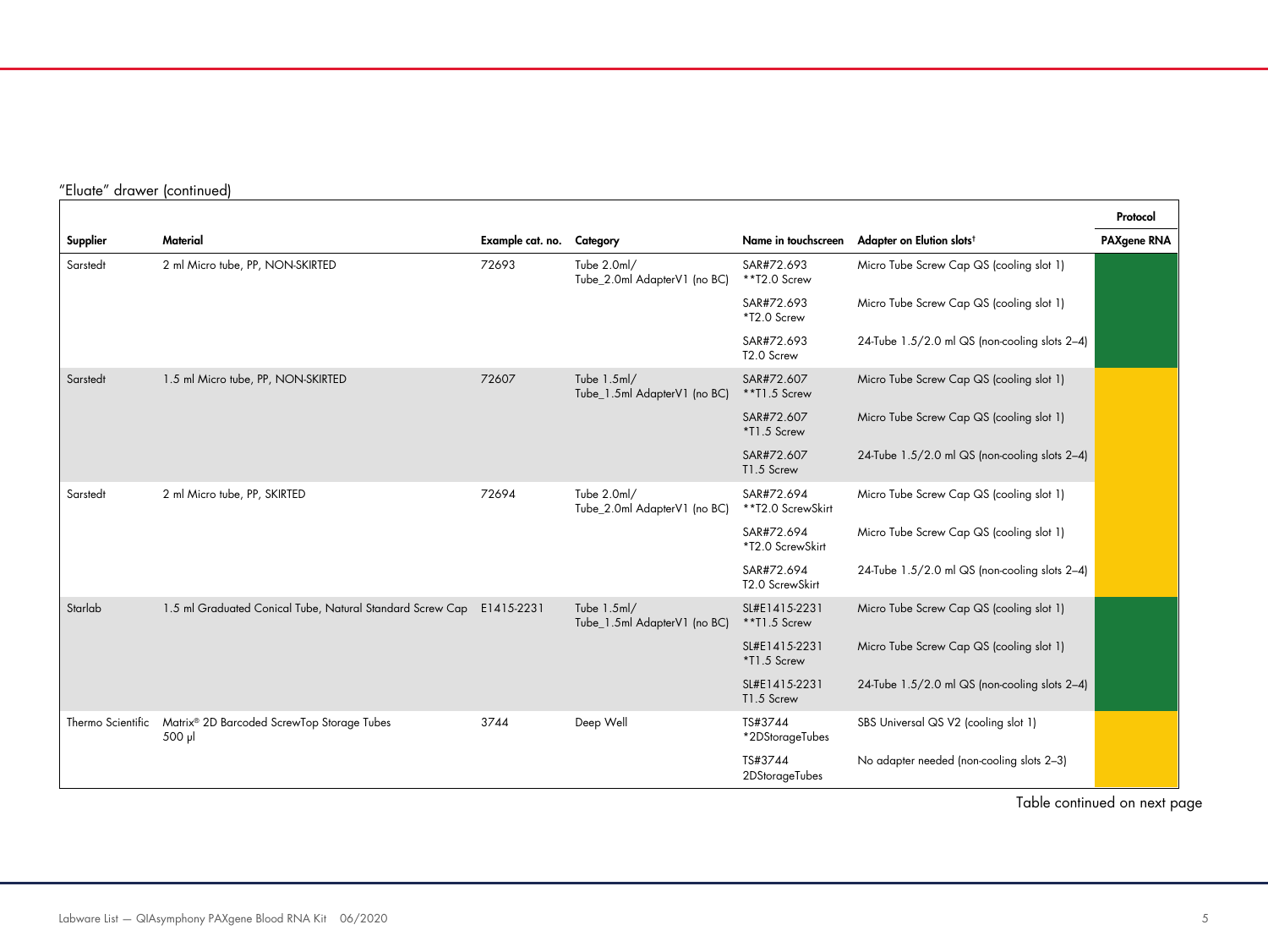"Eluate" drawer (continued)

|                   |                                                                     |                  |           |                              |                                                       | Protocol           |
|-------------------|---------------------------------------------------------------------|------------------|-----------|------------------------------|-------------------------------------------------------|--------------------|
| Supplier          | Material                                                            | Example cat. no. | Category  | Name in touchscreen          | Adapter on Elution slots <sup>t</sup>                 | <b>PAXgene RNA</b> |
| Thermo Scientific | Matrix 2D Barcoded Storage Tubes 1.4 ml, Flat Bottom Tubes          | 3711             | Deep Well | TS#3711<br>*1.4ml 2DStorageT | SBS Universal QS V2 (cooling slot 1)                  |                    |
|                   |                                                                     |                  |           | TS#3711<br>1.4ml 2DStorageT  | No adapter needed (non-cooling slots 2-3)             |                    |
| Thermo Scientific | Matrix Storage Tubes 1.4 ml, Round Bottom Tubes                     | 4247             | Deep Well | TS#4247<br>*1.4ml RBStorageT | SBS Universal QS V2 (cooling slot 1)                  |                    |
|                   |                                                                     |                  |           | TS#4247<br>1.4ml RBStorageT  | No adapter needed (non-cooling slots 2-3)             |                    |
| Thermo Scientific | Matrix 2D Barcoded Storage Tubes 500 µl 2D Barcoded, V Bottom Tubes | 3734             | Deep Well | TS#3734*0.5ml 2D VBStorageT  | SBS Universal QS V2 (cooling<br>slot $1$ <sup>+</sup> |                    |
|                   |                                                                     |                  |           | TS#3734 0.5ml 2D VBStorageT  | No adapter needed (non-cooling slots 2-3)             |                    |

\* Indicates labware that can be cooled using a cooling adapter with bar code.

\*\* Indicates labware that can be cooled using a cooling adapter without bar code (non-transferable and not usable on QIAsymphony AS).

 $^\dagger$  Do not use 96-well plates in "Elution slot 4", because not all positions can be accessed by the robotic arm.

‡ Labware that cannot be transferred to or used on QIAsymphony AS.

For ordering information, visit www.qiagen.com/goto/QIAsymphony.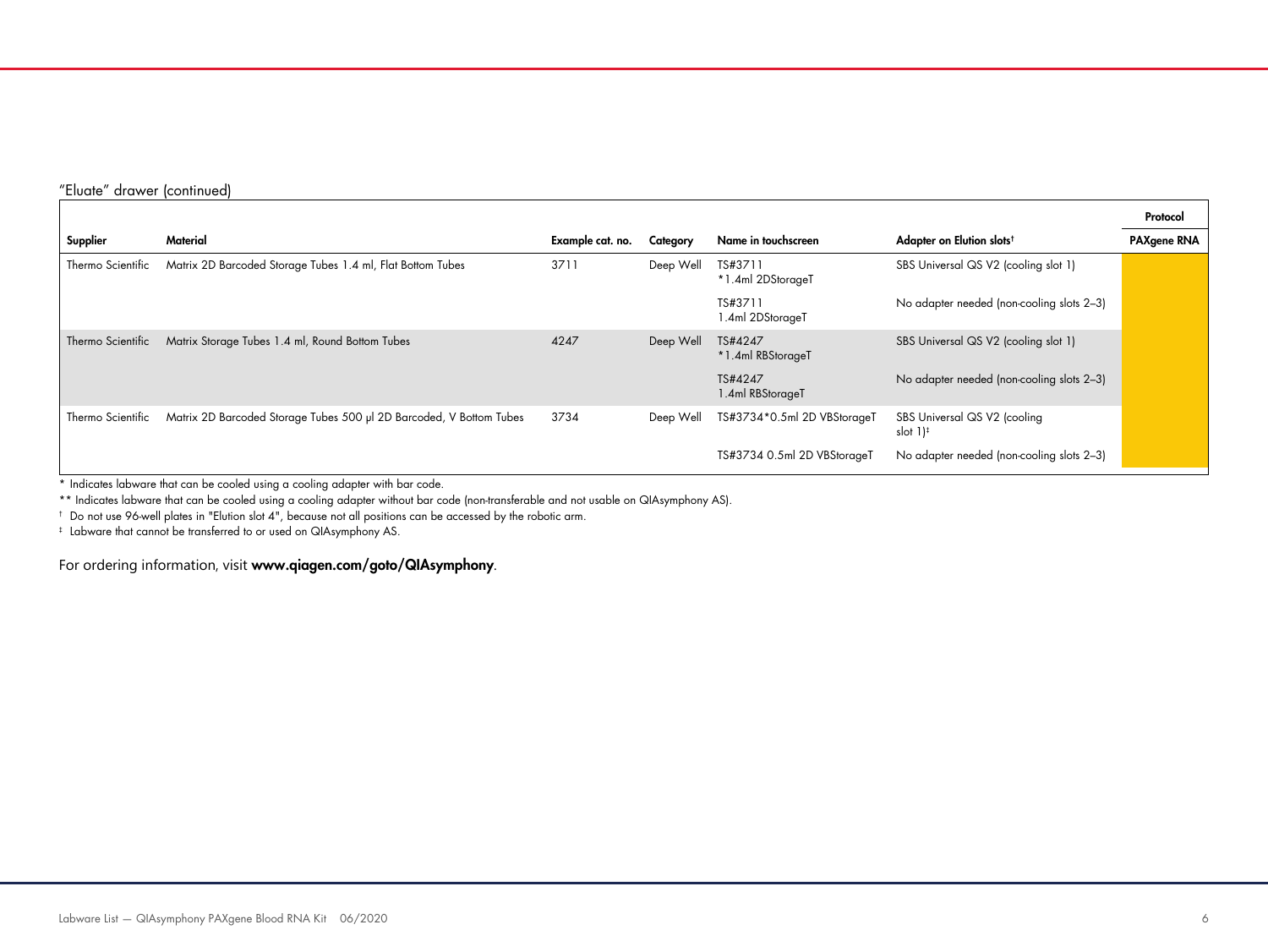#### Revision history

| Date          | Changes                                       |
|---------------|-----------------------------------------------|
| R1, June 2020 | Initial release for new labware package 516-8 |

For up-to-date licensing information and product-specific disclaimers, see the respective QIAGEN® kit handbook or user manual. QIAGEN kit handbooks and user manuals are available at www.qiagen.com or can be requested from QIAGEN Technical Services or your local distributor.

Trademarks: QIAGEN®, Sample to Insight®, QIAsymphony® (QIAGEN Group); BD™ (Becton, Dickinson and Company); Corning® (Corning, Inc.); Eppendorf® (Eppendorf AG); Micronic™, TraXis® (Micronic Holding B.V.); PAXgene® (PreAnal 06/20 HB-0139-L07-001 © 2020 QIAGEN, all rights reserved.